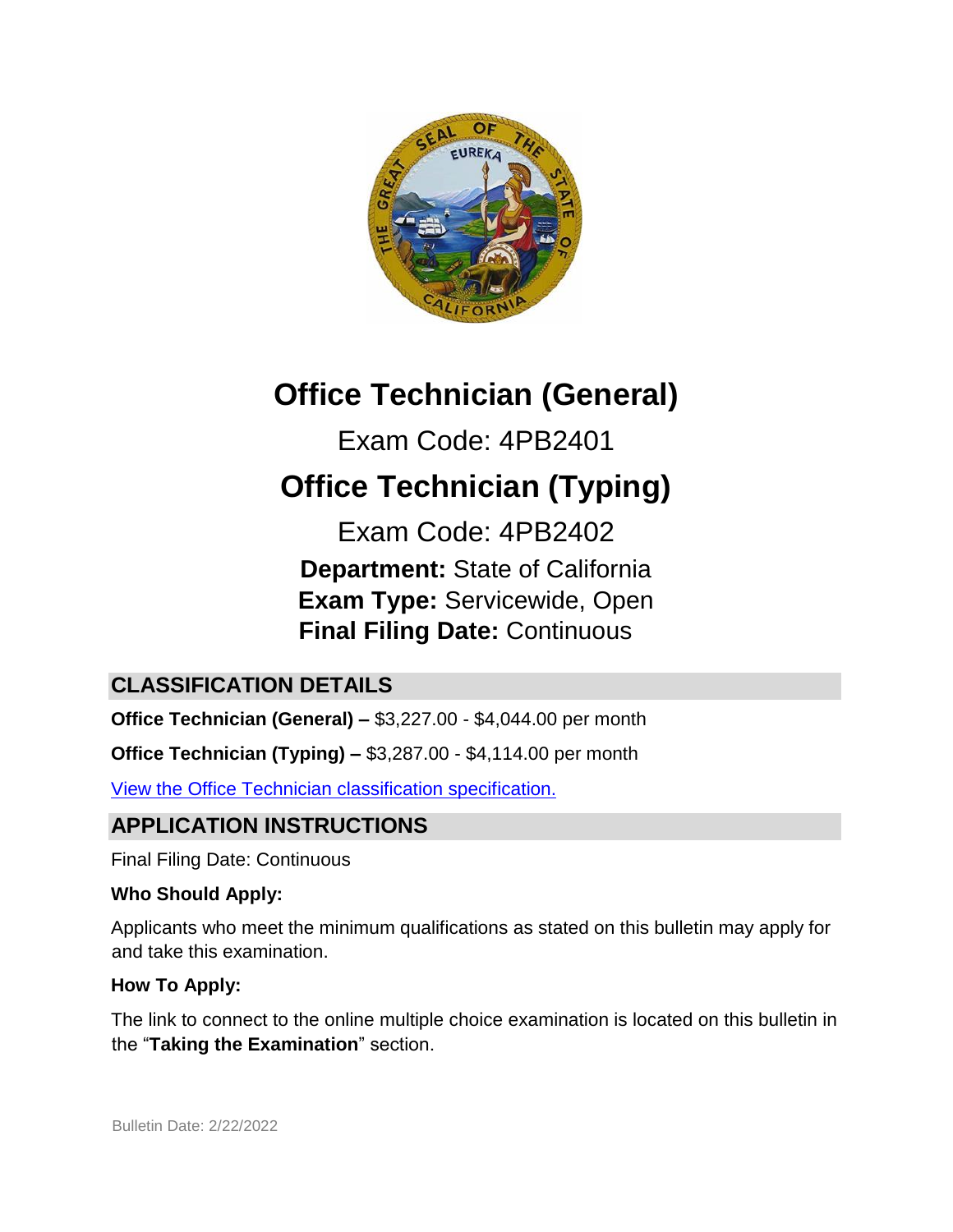Once you have taken this examination, you may not retake it for **twelve (12)** months.

#### **Special Testing Arrangements:**

If you require special testing arrangements due to a verified disability or medical condition, please contact:

California Department of Human Resources CalCareer Service Center 1810 16th Street Sacramento, CA 95814

Phone: (866) 844-8671 Email: CalCareer@CalHR.CA.GOV California Relay Service: 7-1-1 (TTY and voice) TTY is a Telecommunications Device for the Deaf, and is reachable only from phones equipped with a TTY Device

# **MINIMUM QUALIFICATIONS**

All applicants must meet the education and/or experience requirements as stated on this exam bulletin to be accepted into the examination. Part-time or full-time jobs, regardless of whether paid or volunteer positions, and inside or outside California state service will count toward experience.

#### **Office Technician (General)**

#### **EITHER 1**

One year of experience in California state service performing clerical duties at a level of responsibility equivalent to that of an Office Assistant, Range B.

#### **OR 2**

Experience: Two years of clerical experience. [Academic education above the twelfth grade may be substituted for one year of the required general experience on the basis of either (a) one year of general education being equivalent to three months of experience; or (b) one year of education of a business or commercial nature being equivalent to six months of experience. Students who are enrolled in the last semester or its equivalent of course work which upon completion will fulfill these requirements will be admitted to the examination, but they must submit evidence of completion before they can be considered for appointment.]

#### **Office Technician (Typing)**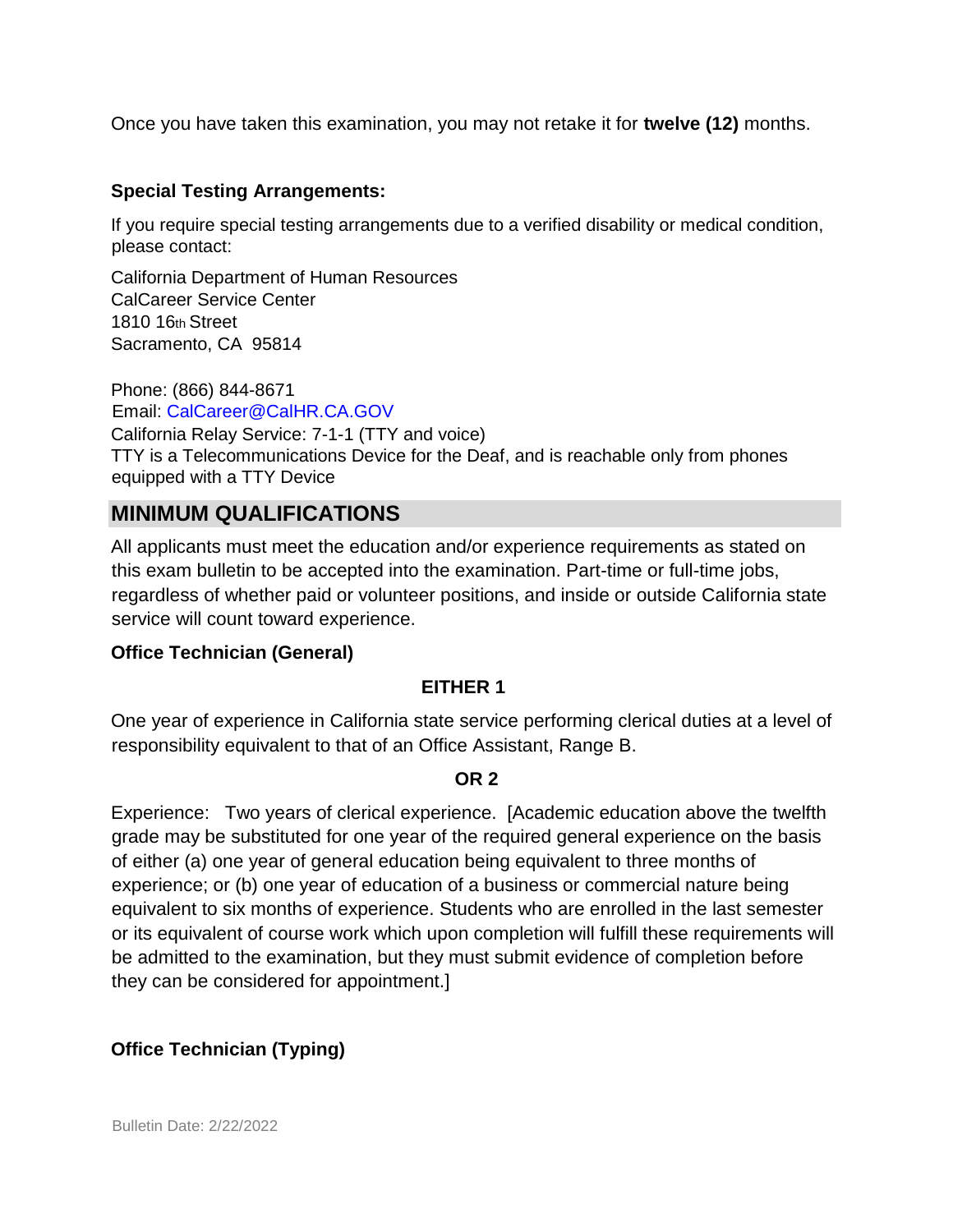#### **EITHER 1**

One year of experience in California state service performing clerical duties at a level of responsibility equivalent to that of an Office Assistant, Range B.

#### **OR 2**

Experience: Two years of experience in typing and clerical work. [Academic education above the twelfth grade may be substituted for one year of the required general experience on the basis of either (a) one year of general education being equivalent to three months of experience; or (b) one year of education of a business or commercial nature being equivalent to six months of experience. Students who are enrolled in the last semester or its equivalent of course work, which upon completion will fulfill these requirements, will be admitted to the examination, but they must submit evidence of completion before they can be considered for appointment.]

#### **Office Technician (Typing) only:**

**Ability to:** Type at a speed of not less than 40 words per minute from ordinary manuscript or printed or typewritten material.

#### **POSITION DESCRIPTION**

#### **Office Technician (General)**

This is the advanced journey level which regularly performs a variety of the most difficult duties and is expected to consistently exercise a high degree of initiative, independence and originality in performing assigned tasks. Positions at this level regularly require detailed and sensitive public contact and/or independent origination of correspondence involving the knowledge and application of detailed regulations, policies and procedures (e.g., positions such as secretaries to major division chiefs and one-person field office assignments comprised of a wide variety of responsibilities). Good judgment and the ability to communicate effectively is of primary importance at this level. Typically, the work at this level is rarely reviewed. In addition, positions may have responsibility for functional guidance in training and assisting less experienced employees.

#### **Office Technician (Typing)**

In addition to performing the above mentioned Office Technician (General) duties, the Office Technician (Typing) duties include the ability to type at a speed of not less than 40 words per minute from ordinary manuscript or printed or typewritten material.

# **EXAMINATION INFORMATION**

This examination consists of the following components: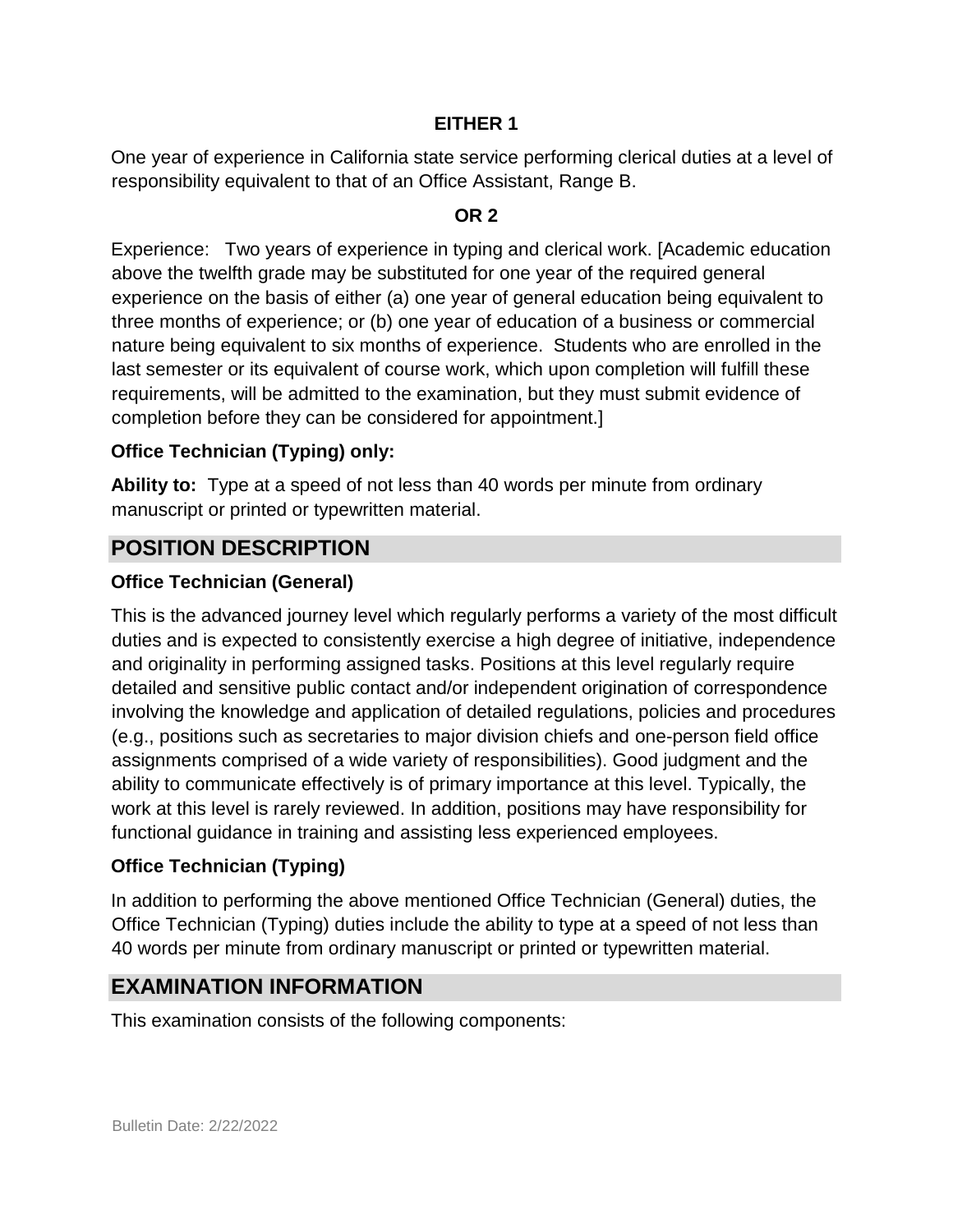**On-line Multiple Choice Examination –** Weighted 100% of the final score. The online multiple choice examination is comprised of three sections: **Arithmetic Calculations, Written Communication, and Reading Comprehension.** 

To obtain a position on the eligible list, a minimum score of 70% must be received.

A study guide is available for your reference. [Click here to review the study guide.](https://jobs.ca.gov/jobsgen/4pb24sg.pdf)

In addition to evaluating applicants' relative knowledge, skills, and ability, as demonstrated by quality and breadth of education and/or experience, emphasis in each exam component will be measuring competitively, relative job demands, each applicant's:

#### **Knowledge Of:**

- 1. Modern office methods, supplies and equipment
- 2. Business English and correspondence
- 3. Principles of effective training

#### **Ability To:**

- 1. Perform difficult clerk, including ability to spell correctly
- 2. Use good English
- 3. Make arithmetical computations
- 4. Operate various office machines
- 5. Follow oral and written directions
- 6. Evaluate situations accurately and take effective action
- 7. Read and write English at a level required for successful job performance
- 8. Make clear and comprehensive reports and keep difficult records
- 9. Meet and deal tactfully with the public
- 10.Apply specific laws, rules and office policies and procedures
- 11.Prepare correspondence independently utilizing a wide knowledge of vocabulary, grammar and spelling
- 12.Communicate effectively
- 13.Provide functional guidance

## **ELIGIBLE LIST INFORMATION**

A servicewide, open eligible list for the **Office Technician (General) and (Typing)** classification will be established for:

State of California (all State of California departments, statewide)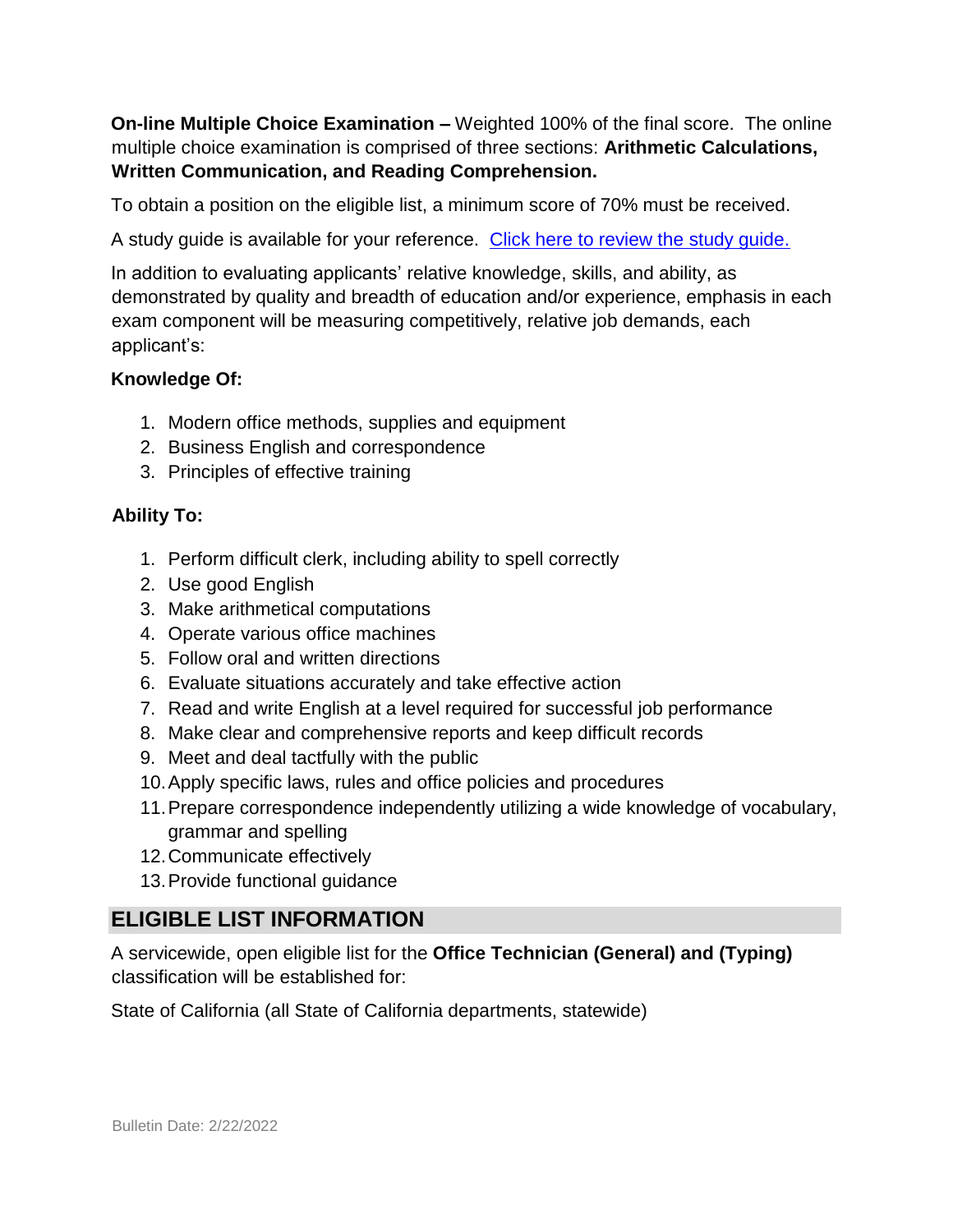The names of successful competitors will be merged onto the eligible list in order of final score regardless of exam date. Eligibility expires **twenty four (24) months** after it is established. Applicants must then retake the online examination to reestablish eligibility.

Veterans' Preference will be granted for this examination. In accordance with Government Codes 18973.1 and 18973.5, whenever any veteran, or widow or widower of a veteran achieves a passing score on an open examination, he or she shall be ranked in the top rank of the resulting eligible list.

Veterans status is verified by the California Department of Human Resources (CalHR). Information on this program and the Veterans' Preference Application (Std. 1093) is available **[online.](https://www.jobs.ca.gov/CalHRPublic/Landing/Jobs/VeteransInformation.aspx)** [A](https://www.jobs.ca.gov/CalHRPublic/Landing/Jobs/VeteransInformation.aspx)dditional information on veteran benefits is available at the Department of Veterans Affairs.

Career Credits will be applied to state employees' final passing score who have obtained permanent civil service status with the state of California.

## **PREPARING FOR THE EXAMINATION**

Here is a list of suggested resources to have available prior to taking or applying for the examination.

**Employment History:** Employment dates, job titles, organization names and addresses, names of supervisors or persons who can verify your job responsibilities, and phone numbers of persons listed above.

**Education:** School names and addresses, degrees earned, dates attended, courses taken (verifiable on a transcript), persons or office who can verify education, and phone numbers of persons or offices listed above.

**Training:** Class titles, certifications received, names of persons who can verify your training, and phone numbers of persons listed above.

# **TAKING THE EXAMINATION**

When you select the link below, you will be directed to the Office Technician on-line examination. When you complete the on-line examination, it will be instantly scored.

This is a 90 minute timed examination. There is no way to pause, stop or reset the timer once you start. Please ensure you have the full 90 minutes to take the online examination. A stable internet connection is recommended as no additional time will be provided for internet loss, power loss, or computer/browser issues. If you are unable to complete the 90 minute timed examination, it is recommended you do not take the examination until you are able to do so.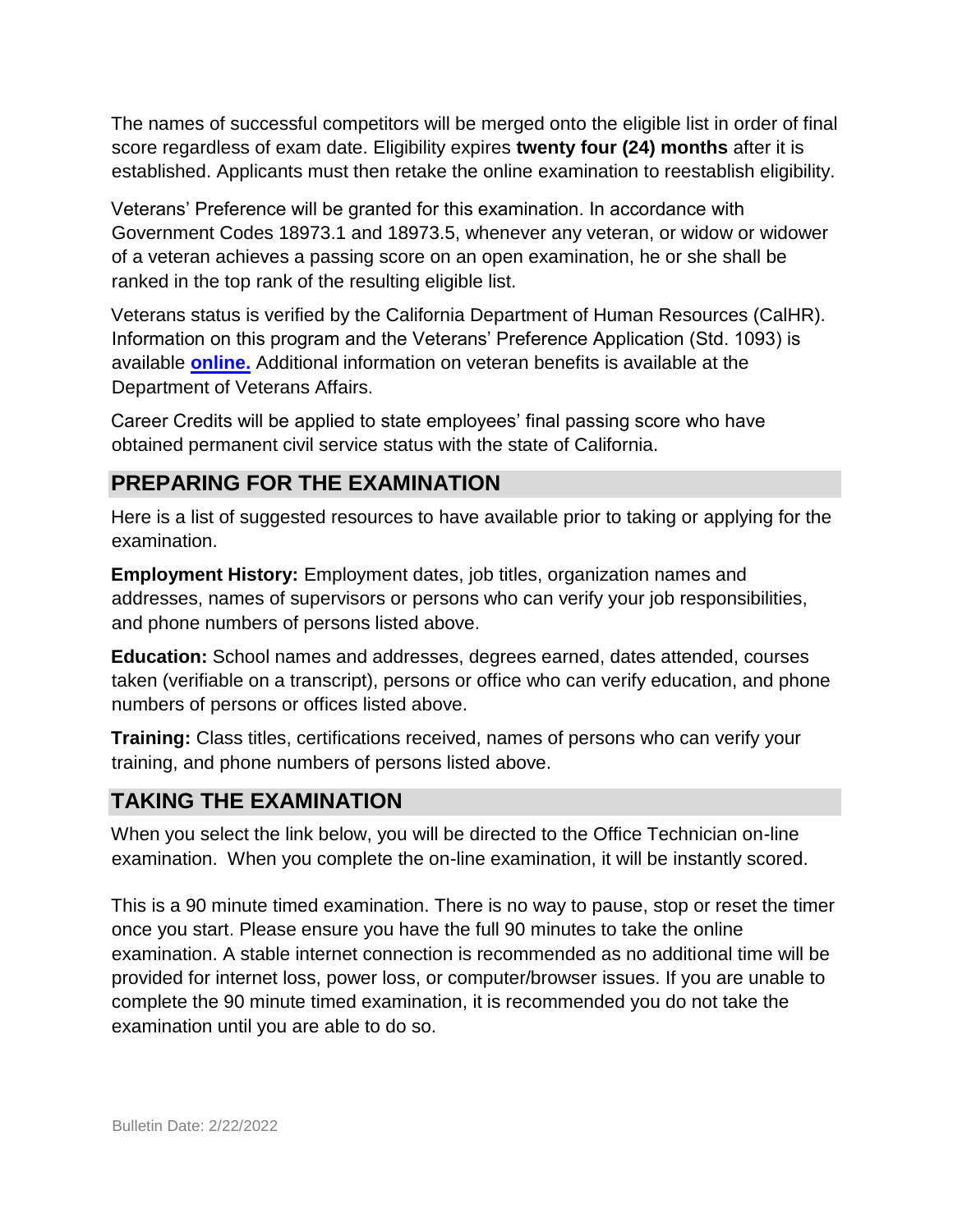#### **[CLICK HERE to take the Office Technician online multiple choice](https://www.jobs.ca.gov/Public/Login.aspx?ExamId=4PB2401) [examination.](https://www.jobs.ca.gov/Public/Login.aspx?ExamId=4PB2401)**

#### **CONTACT INFORMATION**

California Department of Human Resources CalCareer Service Center 1810 16th Street Sacramento, CA 95814

Phone: (866) 844-8671 Email: CalCareer@CalHR.CA.GOV

California Relay Service: 7-1-1 (TTY and voice)

TTY is a Telecommunications Device for the Deaf, and is reachable only from phones equipped with a TTY Device.

# **EQUAL OPPORTUNITY EMPLOYER**

The State of California is an equal opportunity employer to all, regardless of age, ancestry, color, disability (mental and physical), exercising the right of family care and medical leave, gender, gender expression, gender identity, genetic information, marital status, medical condition, military or veteran status, national origin, political affiliation, race, religious creed, sex (includes pregnancy, childbirth, breastfeeding, and related medical conditions), and sexual orientation.

# **DRUG-FREE STATEMENT**

It is an objective of the State of California to achieve a drug-free State work place. Any applicant for State employment will be expected to behave in accordance with this objective, because the use of illegal drugs is inconsistent with the law of the State, the rules governing civil service, and the special trust placed in public servants.

#### **GENERAL INFORMATION**

Examination and/or Employment Application (STD 678) forms are available at the California Department of Human Resources, local offices of the Employment Development Department, and through your **[CalCareer Account.](http://www.jobs.ca.gov/)**

If you meet the requirements stated on this examination bulletin, you may take this examination, which is competitive. Possession of the entrance requirements does not assure a place on the eligible list. Your performance in the examination described in this bulletin will be rated against a predetermined job-related rating, and all applicants who pass will be ranked according to their score.